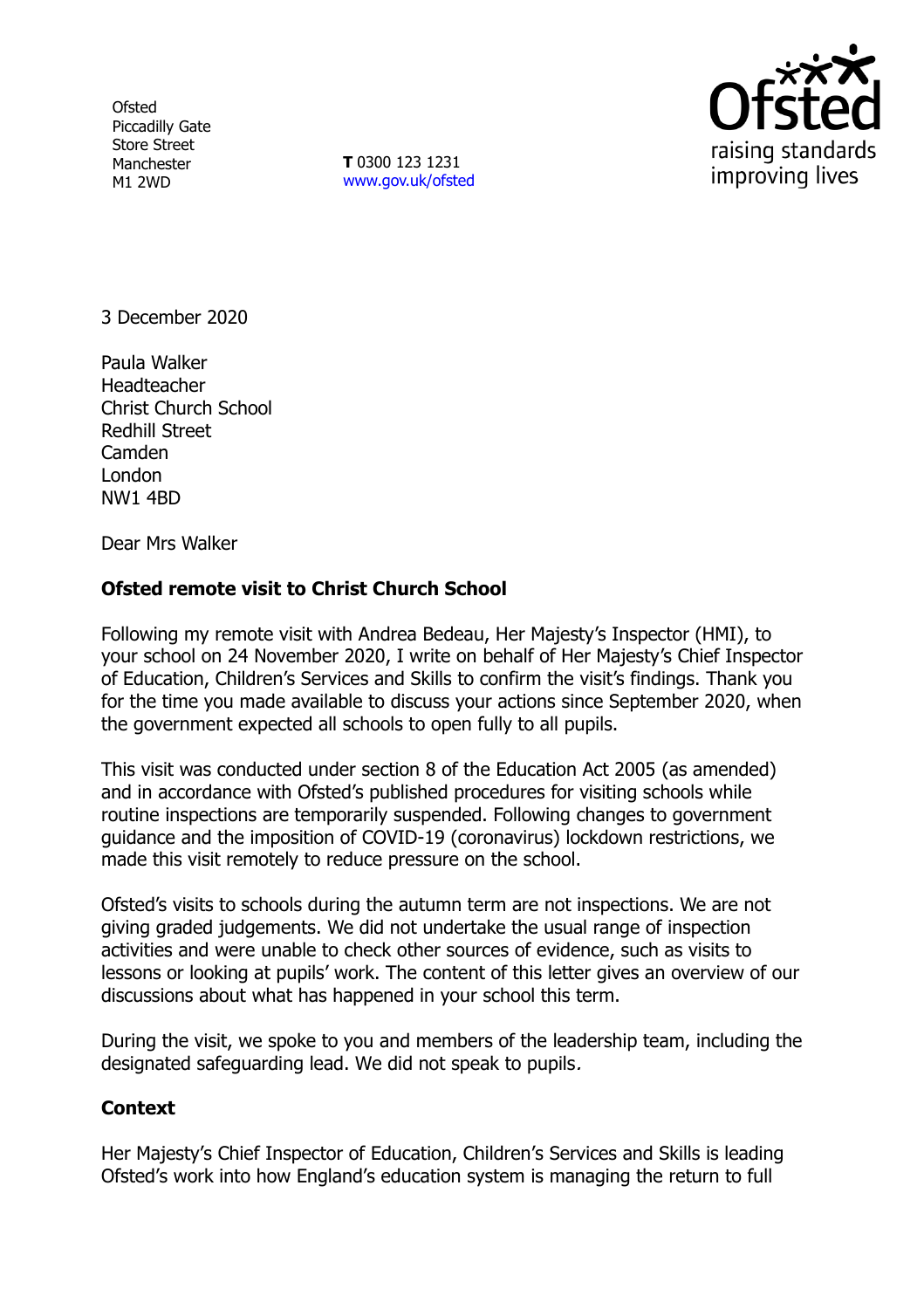

education for pupils, following an extended break in formal schooling due to the COVID-19 pandemic.

In undertaking this focused work, HMI are visiting a broad range of schools. HMI will visit a sample of:

- approximately 1,200 schools across all Ofsted grades (outstanding, good, requires improvement and inadequate)
- maintained schools, academies and free schools, special schools and centres of alternative provision, including those in cities, and coastal, town or rural communities.

The information from this visit will feed into Ofsted's national reporting so that the insights can be shared with the government and the education sector. We did not find any significant concerns during the visit. In such a case, an inspection report would be published on our website and available to parents and carers.

We did not consider your response to COVID-19 during the spring and summer terms 2020, when the school was not open to all pupils.

## **From this visit, inspectors noted that:**

- Pupils in the Year 2 'bubble' were isolating at the time of the visit. Just under a third of pupils have had to work from home since the start of term.
- All pupils are studying their usual range of subjects. The exception is in physical education (PE), where swimming has been postponed. Your plan is for pupils to return to their typical PE curriculum as soon as possible.
- Teachers have checked children's knowledge across the early years foundation stage curriculum. In Years 1 to 6, teachers have carried out assessments in English and mathematics to identify pupils' new starting points. This information has been used to identify and plan learning for those who need additional support to get back on track.
- $\blacksquare$  In reading, more time has been allocated to the teaching of phonics in Reception and in Years 1 and 2. You have purchased additional books for pupils to take home to match their new starting points.
- In mathematics, greater emphasis has been placed on revisiting pupils' understanding and use of mathematical vocabulary and formal calculation methods.
- For all subjects in the school's wider curriculum, teachers have adjusted their autumn term plans. They have considered how they can modify their lessons to include key content that pupils may have missed during the summer term.